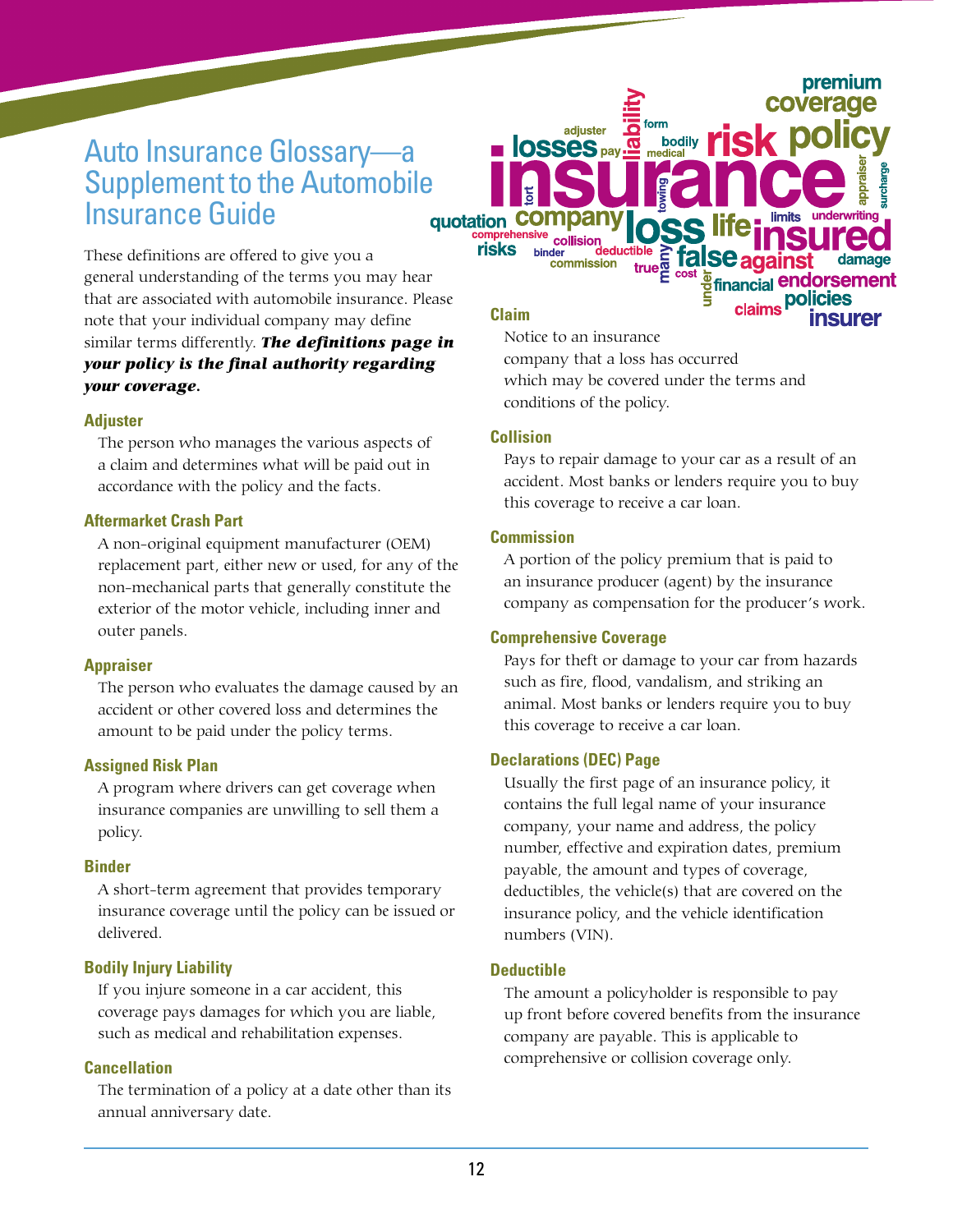### **Endorsement**

A written agreement that changes the terms of an insurance policy by adding or subtracting coverage.

### **Exclusion**

A provision in the policy that explains what is not covered.

# **Extraordinary Medical Benefits**

Pays for medical and rehabilitation expenses that exceed \$100,000, up to a maximum limit of \$1.1 million.

### **First Party**

The named policyholder (insured) in an insurance contract and any relatives residing in the named policyholder's household.

### **Full Tort**

You retain unrestricted rights to bring suit against the negligent party.

#### **Funeral Benefits**

Pays, up to the limit specified in the policy, for funeral expenses if you or a family member dies as a result of an auto accident, regardless of who was at fault in the accident.

#### **Income Loss**

Pays a portion of your wages when injuries sustained in an auto accident keep you from working.

#### **Insured**

The person(s) entitled to covered benefits in case of an accident or loss.

#### **Insurer**

The insurance company who issues the insurance and agrees to pay for losses and provide covered benefits.

# **Lienholder**

A person or business, usually a bank or financial firm, that retains the title of a vehicle while the purchaser pays off the loan.

#### **Limited Tort**

Limited Tort offers you significant savings on your premiums. You are still able to recover out-ofpocket medical and certain other expenses; however, you are not able to recover certain damages—such as payments for pain and suffering—unless the injuries meet one of the exceptions in the law.

# **Limits**

The maximum amount of benefits the insurance company agrees to pay under an insurance policy in the event of a loss.

# **Minimum Limit**

The state-mandated minimum mandatory amount of benefits.

### **Medical Benefits**

Pays medical bills for you and others who are covered by your policy, regardless of fault.

# **Non-Renewal**

The termination of an insurance policy at its annual anniversary date.

# **Policy**

A contract that states the rights and duties of the insurance company and the insured.

# **Premium**

The price paid to the insurance company for a policy.

# **Premium Finance Company**

A lending institution that finances automobile insurance premiums for a fee.

# **Producer (agent)**

An individual or organization authorized to sell, solicit, negotiate, and service insurance policies for an insurance company.

# **Property Damage Liability**

Covers damage to someone's property (such as his or her car) resulting from an accident in which you are at fault.